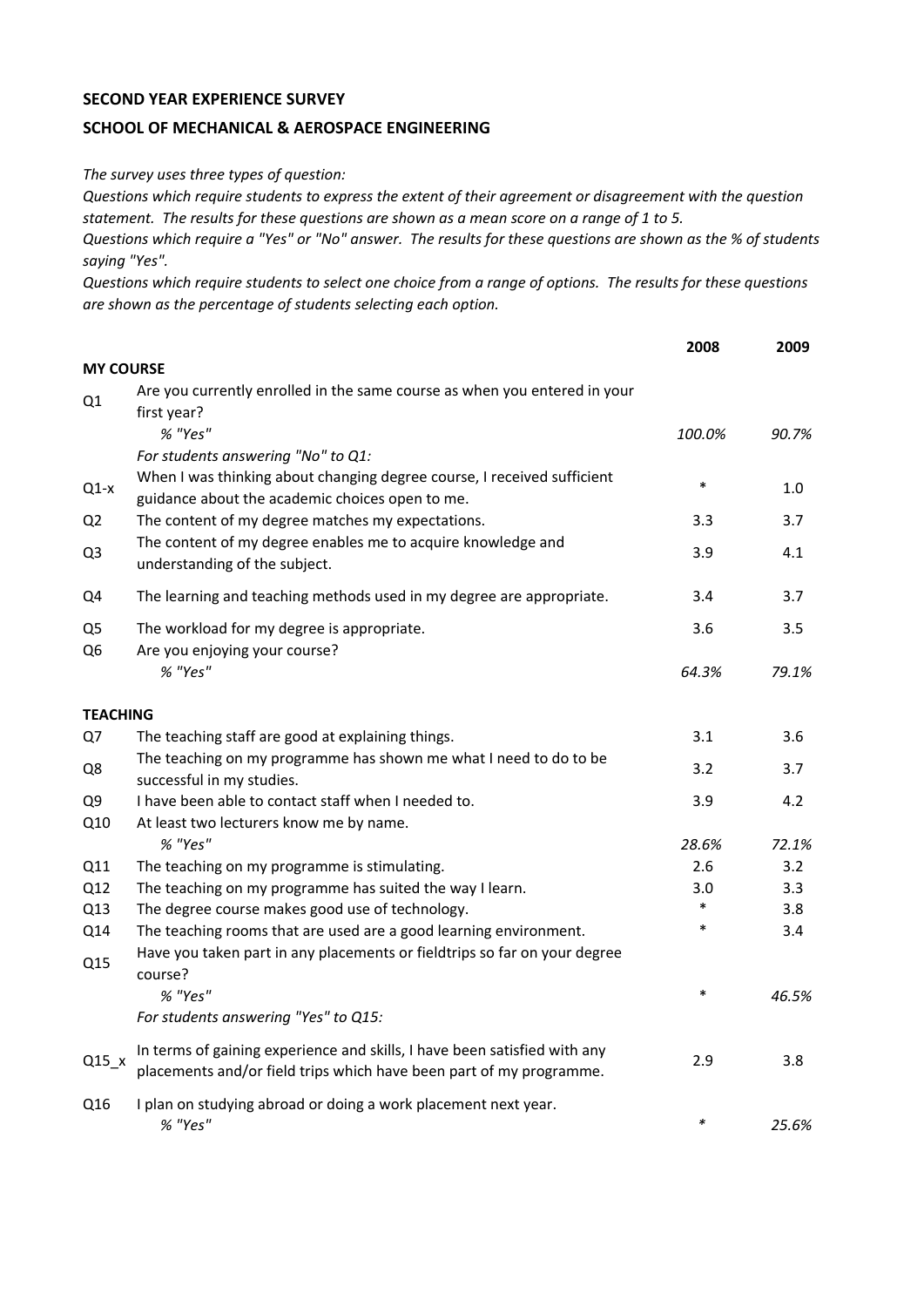|                 |                                                                                                      | 2008   | 2009   |
|-----------------|------------------------------------------------------------------------------------------------------|--------|--------|
|                 | <b>ASSESSMENT AND FEEDBACK</b>                                                                       |        |        |
| Q17             | Feedback on my work has been prompt (within three weeks of submission of<br>the work).               | 3.1    | 2.8    |
| Q18             | Feedback on my work has helped me in my learning.                                                    | 3.1    | 3.3    |
| Q19             | The criteria used in assessing work were made clear at the beginning of my<br>programme.             | 3.9    | 3.6    |
| Q <sub>20</sub> | I am satisfied with my academic performance on my modules.                                           | 2.8    | 3.3    |
| <b>SERVICES</b> |                                                                                                      |        |        |
|                 | Where I have used them, I have been satisfied with the following:                                    |        |        |
| Q <sub>21</sub> | <b>Accommodation Office</b>                                                                          | 4.0    | 3.8    |
| Q <sub>22</sub> | <b>Admissions Office</b>                                                                             | 4.1    | 3.5    |
| Q <sub>23</sub> | <b>Campus Eating Places</b>                                                                          | $\ast$ | 3.4    |
| Q24             | Careers Services, Work Placement Centre, Jobshop                                                     | 4.0    | 3.8    |
| Q <sub>25</sub> | <b>Counselling Service</b>                                                                           | $\ast$ | 3.7    |
| Q26             | <b>Disability Services</b>                                                                           | 3.5    | 3.8    |
| Q27             | <b>Health Services</b>                                                                               | 3.8    | $\ast$ |
| Q28             | Finance Office                                                                                       | 4.0    | 3.8    |
| Q <sub>29</sub> | Learning Development Service                                                                         | $\ast$ | 3.5    |
| Q30             | Queen's International                                                                                | 3.0    | 3.4    |
| Q31             | Queen's Sport (PEC)                                                                                  | *      | 3.4    |
| Q <sub>32</sub> | Student Jobshop                                                                                      | $\ast$ | 3.4    |
| Q <sub>33</sub> | <b>Student Records and Examinations</b>                                                              | 3.4    | 3.7    |
| Q34             | <b>Student Support</b>                                                                               | 3.7    | $\ast$ |
| Q35             | <b>Student Guidance Centre</b>                                                                       | 4.0    | 4.0    |
| Q36             | Students' Union                                                                                      | *      | 3.9    |
| Q <sub>37</sub> | University Clubs and Societies                                                                       | *      | 3.9    |
| Q38             | The Students' Union has enhanced my experience at Queen's.                                           | *      | 3.3    |
| <b>ADVICE</b>   |                                                                                                      |        |        |
|                 | I have received sufficient guidance about the academic choices open to me:                           |        |        |
| Q39             | Post-admission (from Schools, Academic Staff)                                                        | 3.3    |        |
| Q40             | When I was thinking about what modules I would take in second year                                   | *      | 3.0    |
| Q41             | Now that I am in my second year                                                                      | 3.1    | 3.2    |
| Q42             | Queen's information on tuition fees and bursaries was helpful.                                       | *      | 2.9    |
| Q43             | The most useful source of information on tuition fees and financial support<br>was:                  |        |        |
|                 | Secondary School                                                                                     | $\ast$ | $\ast$ |
|                 | E&LB/LEA                                                                                             | *      | *      |
|                 | <b>UCAS</b>                                                                                          | *      | *      |
|                 | Queen's literature (leaflets, correspondence)                                                        | 35.7%  | *      |
|                 | Queen's website                                                                                      | 64.3%  |        |
|                 | Other                                                                                                | *      | *      |
|                 | <b>LEARNING RESOURCES</b>                                                                            |        |        |
| Q44             | The library resources (eg, books, journals) are good enough for my needs.                            | 4.1    | 3.9    |
| Q45             | The library services (eg, borrower services, information, training) are good<br>enough for my needs. | 4.0    | 3.8    |
| Q46             | I have been able to access computers when I needed to.                                               | 4.2    | 4.1    |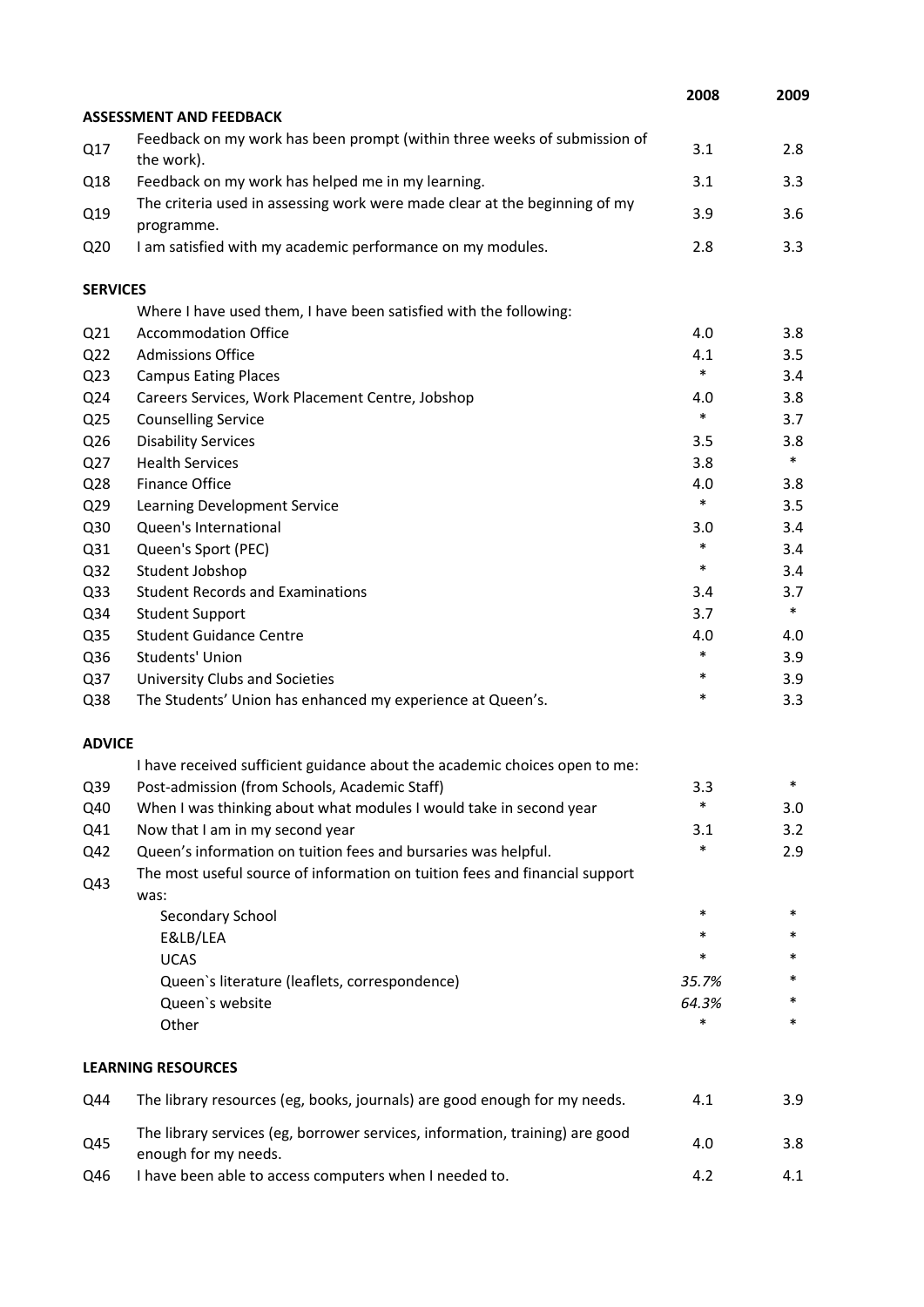|     |                                                                                                  | 2008   | 2009  |
|-----|--------------------------------------------------------------------------------------------------|--------|-------|
|     | <b>STUDY LIFE BALANCE</b>                                                                        |        |       |
| Q47 | How many hours of time-tabled classes (eg, lectures, tutorials, seminars,                        |        |       |
|     | practicals) have you had scheduled in an average week during term-time?                          |        |       |
|     | $0-6$                                                                                            | 0.0%   | 0.0%  |
|     | $7 - 12$                                                                                         | 0.0%   | 0.0%  |
|     | $13 - 18$                                                                                        | 7.1%   | 4.7%  |
|     | 19-24                                                                                            | 71.4%  | 67.4% |
|     | $25+$                                                                                            | 21.4%  | 27.9% |
| Q48 | How many days per week during term-time do you typically come to Queen's<br>to study?            |        |       |
|     | 1                                                                                                | 0.0%   | 2.4%  |
|     | 2                                                                                                | 20.0%  | 0.0%  |
|     | 3                                                                                                | 20.0%  | 4.8%  |
|     | 4                                                                                                | 20.0%  | 19.0% |
|     | $5+$                                                                                             | 40.0%  | 73.8% |
| Q49 | Where are you living while you are attending Queen's?                                            |        |       |
|     | At Home                                                                                          | 28.6%  | 27.9% |
|     | Other private accommodation                                                                      | 71.4%  | 72.1% |
|     | University run accommodation                                                                     | 0.0%   | 0.0%  |
| Q50 | Have you been required to take on employment (part-time, full-time) to                           |        |       |
|     | finance yourself through university?                                                             |        |       |
|     | % "Yes"                                                                                          | 78.6%  | 72.1% |
|     | For students answering "Yes" to Q50:                                                             |        |       |
|     | Q50_x Please select the number of hours you work in your job per week:                           |        |       |
|     | $1 - 5$                                                                                          | 0.0%   | 6.5%  |
|     | $6 - 10$                                                                                         | 45.5%  | 32.3% |
|     | $10 - 15$                                                                                        | 45.5%  | 38.7% |
|     | $16 - 20$                                                                                        | 9.1%   | 6.5%  |
|     | $21 - 25$                                                                                        | 0.0%   | 6.5%  |
|     | $26+$                                                                                            | 0.0%   | 9.7%  |
| Q51 | I find it difficult to balance academic and other commitments such as:                           |        |       |
|     | Social Life                                                                                      | 2.3    | 3.0   |
|     | Work (part-time, full-time)                                                                      | 2.6    | 2.6   |
|     | Caring for others (parent, partner, children)                                                    | 2.9    | 3.2   |
| Q52 | PERSONAL DEVELOPMENT                                                                             | 4.2    | 4.5   |
|     | My programme requires me to work with other students.                                            |        |       |
| Q53 | I have received sufficient advice about Personal Development Planning (PDP).                     | 2.9    | 3.1   |
| Q54 | I am not as motivated towards my studies as I should be.                                         | 1.9    | 2.7   |
| Q55 | I haven't done the background reading expected of me.                                            | 2.6    | 2.9   |
| Q56 | Academic work at this level is harder than I expected it to be.                                  | 2.6    | 2.8   |
| Q57 | I feel I have made the right choice of programme.                                                | 3.1    | 3.6   |
| Q58 | I know what I want to do when I graduate.                                                        | 3.4    | 2.9   |
| Q59 | I am confident that my programme will lead to a job at a level that matches<br>my qualification. | 3.2    | 3.5   |
| Q60 | I enjoy the social side of being at Queen's.                                                     | 3.9    | 4.0   |
| Q61 | I know about Degree Plus.                                                                        | $\ast$ | 1.7   |
| Q62 | I have been encouraged to meet with a Careers Adviser to discuss my future<br>plans              | 2.6    | 2.9   |